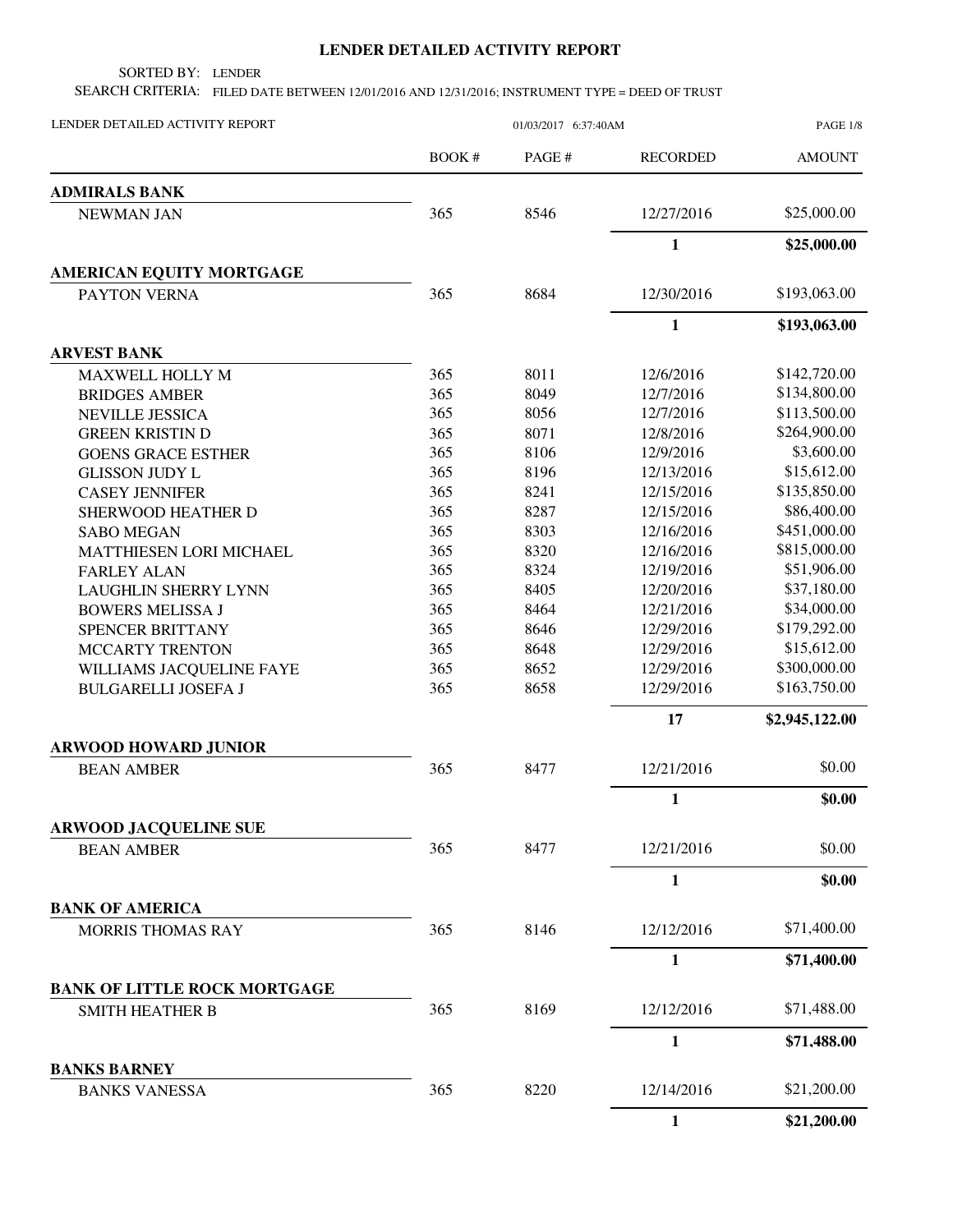|                                                       | BOOK #     | PAGE#        | <b>RECORDED</b>          | <b>AMOUNT</b>                |
|-------------------------------------------------------|------------|--------------|--------------------------|------------------------------|
| <b>BANKS CONNIE L</b>                                 |            |              |                          |                              |
| <b>BANKS VANESSA</b>                                  | 365        | 8220         | 12/14/2016               | \$21,200.00                  |
|                                                       |            |              | 1                        | \$21,200.00                  |
| <b>BANKS FAMILY TRUST</b>                             |            |              |                          |                              |
| <b>BANKS TYLER</b>                                    | 365        | 8220         | 12/14/2016               | \$21,200.00                  |
|                                                       |            |              | 1                        | \$21,200.00                  |
| <b>BEAR STATE BANK</b>                                |            |              |                          |                              |
| <b>KENNEDY SUZANNE</b>                                | 365        | 8039         | 12/7/2016                | \$243,537.16                 |
| <b>WILLIAMS DAVID</b>                                 | 365        | 8157         | 12/12/2016               | \$24,000.00                  |
|                                                       |            |              | $\boldsymbol{2}$         | \$267,537.16                 |
| <b>CENTRAL BANK OF THE OZARKS</b>                     | 365        | 8680         | 12/30/2016               | \$562,600.00                 |
| REPUBLIC SHOPPING CENTER LLC                          |            |              |                          |                              |
| <b>COHU GARY TR</b>                                   |            |              | $\mathbf{1}$             | \$562,600.00                 |
| <b>SPICER VICCI</b>                                   | 365        | 8627         | 12/29/2016               | \$93,850.00                  |
|                                                       |            |              | 1                        | \$93,850.00                  |
| <b>COHU PATRICIA RAYE</b>                             |            |              |                          |                              |
| MOSER ENDEAVORS LLC                                   | 365        | 8638         | 12/29/2016               | \$42,000.00                  |
|                                                       |            |              | 1                        | \$42,000.00                  |
| <b>COMMERCE BANK</b>                                  |            |              |                          |                              |
| <b>FROST ANITA M</b>                                  | 365        | 8316         | 12/16/2016               | \$116,000.00                 |
|                                                       |            |              | $\mathbf{1}$             | \$116,000.00                 |
| <b>COMMUNITY BANK &amp; TRUST</b>                     |            |              |                          |                              |
| <b>MASON DANAL</b>                                    | 365        | 8154         | 12/12/2016               | \$58,800.00                  |
| <b>AUGSPURGER JYL</b>                                 | 365        | 8304         | 12/16/2016               | \$134,500.00                 |
| CONRAD KAREN M                                        | 365        | 8602         | 12/28/2016               | \$40,000.00                  |
|                                                       |            |              | 3                        | \$233,300.00                 |
| <b>COMMUNITY BANK AND TRUST</b>                       |            |              |                          |                              |
| <b>HARPER JUDITH C</b>                                | 365        | 7962         | 12/2/2016                | \$31,000.00                  |
| FINLEY CRYSTAL                                        | 365        | 8105         | 12/9/2016                | \$55,200.00                  |
| MILLER CLIFFORD M<br><b>BANKS FAMILY TRUST</b>        | 365<br>365 | 8231<br>8234 | 12/14/2016<br>12/14/2016 | \$216,685.00<br>\$200,000.00 |
|                                                       |            |              |                          |                              |
|                                                       |            |              | 4                        | \$502,885.00                 |
| <b>COMMUNITY NATIONAL BANK</b>                        |            |              |                          |                              |
| <b>FENSKE JOSEPH</b>                                  | 365        | 8607         | 12/29/2016               | \$175,000.00                 |
|                                                       |            |              | 1                        | \$175,000.00                 |
| <b>CORNERSTONE MORTGAGE</b><br><b>IRLAM COLLEEN J</b> | 365        | 8084         | 12/8/2016                | \$512,000.00                 |
|                                                       |            |              | 1                        | \$512,000.00                 |
| <b>CRAVEN EVERETT L</b>                               |            |              |                          |                              |
| RITTER NICHOLAS ALLEN                                 | 365        | 8262         | 12/15/2016               | \$34,000.00                  |
|                                                       |            |              | 1                        | \$34,000.00                  |

PAGE 2/8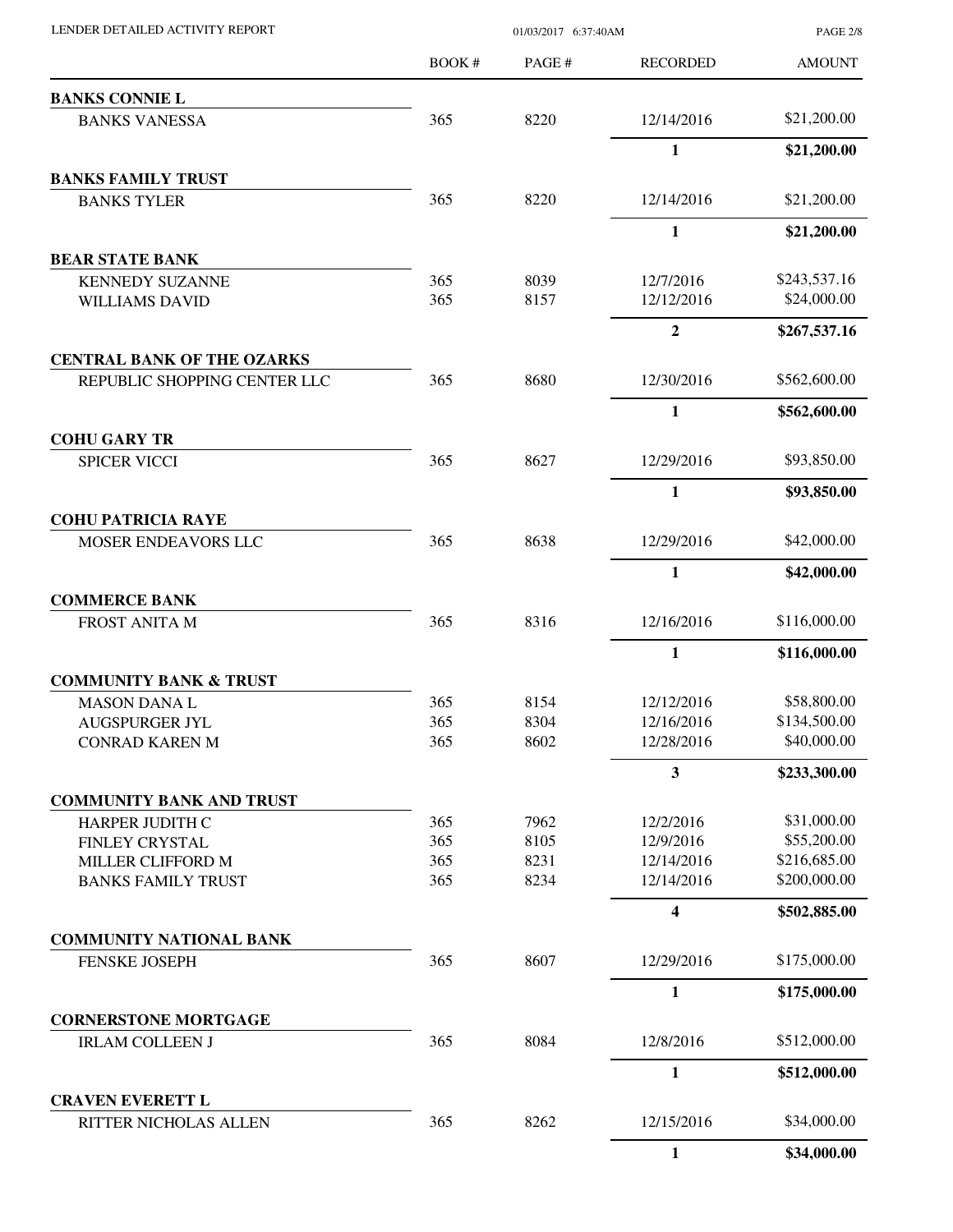PAGE 3/8

|                                              | BOOK# | PAGE # | <b>RECORDED</b>  | <b>AMOUNT</b>  |
|----------------------------------------------|-------|--------|------------------|----------------|
| <b>CRAVEN JUDY K</b>                         |       |        |                  |                |
| RITTER NICHOLAS ALLEN                        | 365   | 8262   | 12/15/2016       | \$34,000.00    |
|                                              |       |        | $\mathbf{1}$     | \$34,000.00    |
| <b>DITECH FINANCIAL</b>                      |       |        |                  |                |
| <b>HOBART AMANDA A</b>                       | 365   | 8037   | 12/7/2016        | \$88,100.00    |
| <b>BAUMHOVER LORI A</b>                      | 365   | 8085   | 12/9/2016        | \$167,500.00   |
|                                              |       |        | $\boldsymbol{2}$ | \$255,600.00   |
| <b>FCS FINANCIAL</b>                         |       |        |                  |                |
| <b>HEGER SUSAN R</b>                         | 365   | 8302   | 12/16/2016       | \$123,450.00   |
| <b>HEIDLAGE MATTHEW</b>                      | 365   | 8359   | 12/19/2016       | \$80,800.00    |
| HASKINS JAYNE E                              | 365   | 8613   | 12/29/2016       | \$770,000.00   |
| HASKINS JAYNE E                              | 365   | 8614   | 12/29/2016       | \$450,000.00   |
| <b>HASKINS JAYNE E</b>                       | 365   | 8615   | 12/29/2016       | \$70,000.00    |
| HASKINS JAYNE E                              | 365   | 8616   | 12/29/2016       | \$250,000.00   |
| <b>TURNER DAVID C</b>                        | 365   | 8626   | 12/29/2016       | \$588,700.00   |
|                                              |       |        | $\overline{7}$   | \$2,332,950.00 |
| <b>FERNANDEZ DAPHNE</b>                      |       |        |                  |                |
| <b>KENNEDY SUZANNE</b>                       | 365   | 8041   | 12/7/2016        | \$10,000.00    |
|                                              |       |        | $\mathbf{1}$     | \$10,000.00    |
| <b>FERNANDEZ JOHN</b>                        |       |        |                  |                |
| <b>KENNEDY SEAN</b>                          | 365   | 8041   | 12/7/2016        | \$10,000.00    |
|                                              |       |        | $\mathbf{1}$     | \$10,000.00    |
| <b>FINANCE OF AMERICA REVERSE LLC</b>        |       |        |                  |                |
| <b>RADER ROBERT</b>                          | 365   | 8469   | 12/21/2016       | \$938,250.00   |
|                                              |       |        | $\mathbf{1}$     | \$938,250.00   |
| <b>FIRST COMMAND BANK</b>                    |       |        |                  |                |
| <b>ELDER WENDY</b>                           | 365   | 8177   | 12/13/2016       | \$93,978.00    |
|                                              |       |        | 1                | \$93,978.00    |
| <b>FIRST COMMUNITY BANK</b>                  |       |        |                  |                |
| <b>GUINN SHEILA L</b>                        | 365   | 7913   | 12/1/2016        | \$82,000.00    |
| <b>JACKSON JIMMYDON D</b>                    | 365   | 7957   | 12/2/2016        | \$109,000.00   |
| DOWELL THOMAS L                              | 365   | 8072   | 12/8/2016        | \$151,000.00   |
| <b>DEWITT TYLER</b>                          | 365   | 8129   | 12/12/2016       | \$105,735.00   |
| <b>BAKER TODD</b>                            | 365   | 8183   | 12/13/2016       | \$98,653.50    |
| <b>GIBBENS CONSTRUCTION AND PROPERTIES L</b> | 365   | 8435   | 12/20/2016       | \$111,552.99   |
| GIBBENS CONSTRUCTION AND PROPERTIES L        | 365   | 8437   | 12/20/2016       | \$110,548.99   |
| COUSINS INVESTMENT PROPERTIES, LLC           | 365   | 8688   | 12/30/2016       | \$45,268.00    |
|                                              |       |        | 8                | \$813,758.48   |
| FIRST FEDERAL BANK OF KANSAS CITY            |       |        |                  |                |
| <b>SPENCER LINDSEY</b>                       | 365   | 8265   | 12/15/2016       | \$413,707.00   |
|                                              |       |        | $\mathbf{1}$     | \$413,707.00   |
| <b>FIRST NATIONAL BANK</b>                   |       |        |                  |                |
| TOP NOTCH FARMS PRODUCTIONS, INC             | 365   | 7897   | 12/1/2016        | \$1,720,000.00 |
|                                              |       |        | $\mathbf{1}$     | \$1,720,000.00 |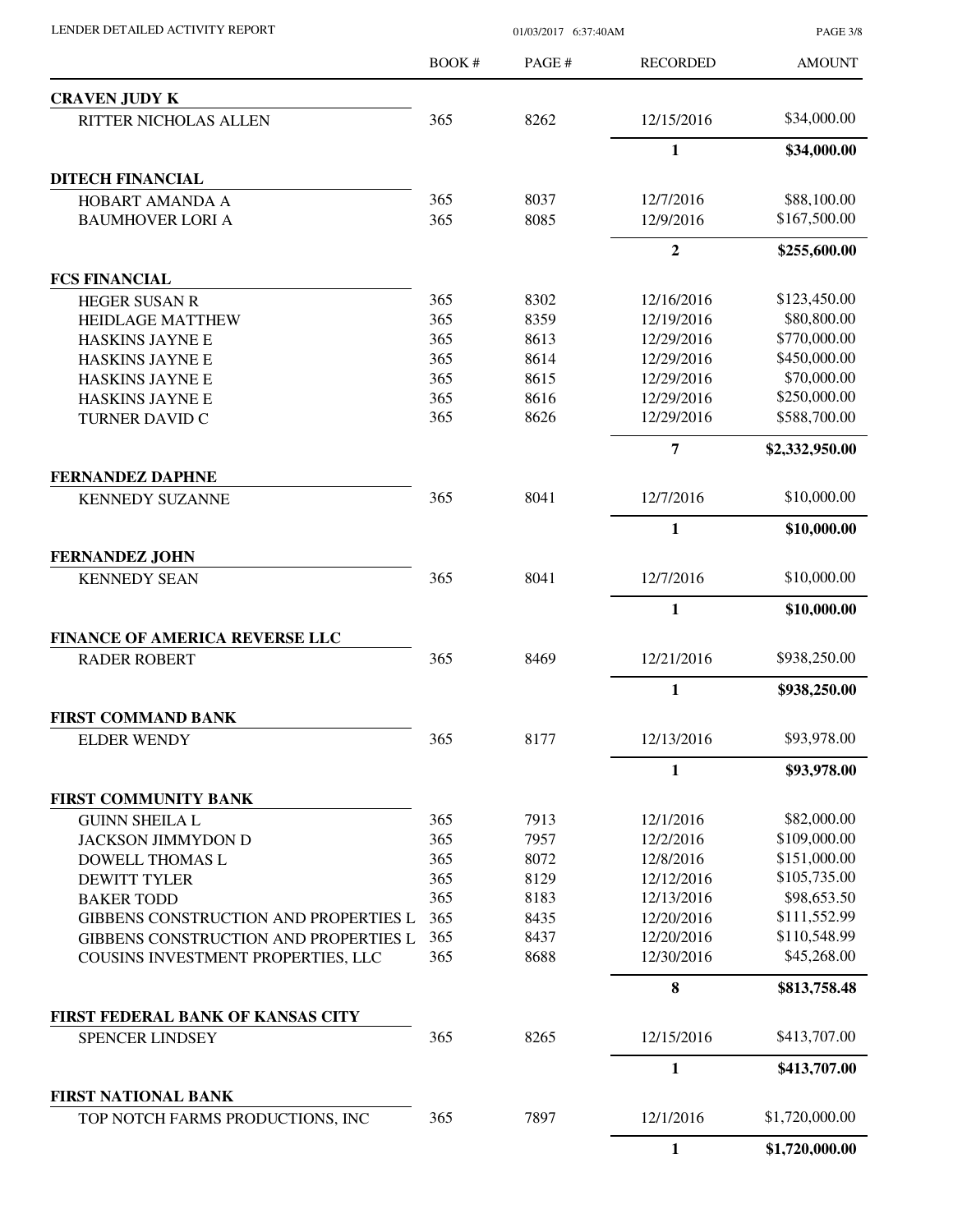PAGE 4/8

|                                             | <b>BOOK#</b> | PAGE # | <b>RECORDED</b> | <b>AMOUNT</b>  |
|---------------------------------------------|--------------|--------|-----------------|----------------|
| <b>FIRST STATE BANK OF PURDY</b>            |              |        |                 |                |
| <b>ARTIS STACY LYNN</b>                     | 365          | 8385   | 12/19/2016      | \$33,000.00    |
|                                             |              |        | $\mathbf{1}$    | \$33,000.00    |
| <b>FLAGSTAR BANK</b>                        |              |        |                 |                |
| <b>REED MARILYN M</b>                       | 365          | 8269   | 12/15/2016      | \$114,441.00   |
|                                             |              |        | 1               | \$114,441.00   |
| <b>FLAT BRANCH MORTGAGE</b>                 |              |        |                 |                |
| PEACOCK ROSE                                | 365          | 7955   | 12/2/2016       | \$177,175.00   |
| <b>UHRIG DALE R</b>                         | 365          | 7970   | 12/2/2016       | \$94,020.00    |
| <b>HUDSON VICKIE D</b>                      | 365          | 8000   | 12/5/2016       | \$134,800.00   |
| <b>CAVNESS JORDAN ELIZABETH</b>             | 365          | 8044   | 12/7/2016       | \$102,600.00   |
| <b>COOPER CARMELINA</b>                     | 365          | 8161   | 12/12/2016      | \$149,400.00   |
| HUMPHRIES MASHARAH BROOKE                   | 365          | 8215   | 12/14/2016      | \$70,303.00    |
| <b>EBY ROBIN</b>                            | 365          | 8408   | 12/20/2016      | \$167,526.00   |
| <b>ALVAREZ JAIME</b>                        | 365          | 8418   | 12/20/2016      | \$116,844.00   |
| <b>HANSON MICHELLE LEE</b>                  | 365          | 8590   | 12/28/2016      | \$221,071.00   |
| <b>REED ELIZABETH ANN</b>                   | 365          | 8690   | 12/30/2016      | \$179,000.00   |
|                                             |              |        | 10              | \$1,412,739.00 |
| <b>FOCUS BANK</b><br><b>HALL LESLEY ANN</b> | 365          | 7949   | 12/2/2016       | \$380,000.00   |
|                                             |              |        | 1               | \$380,000.00   |
| FRANKLIN AMERICAN MORTGAGE                  |              |        |                 |                |
| <b>WILSON NATALIE</b>                       | 365          | 7900   | 12/1/2016       | \$39,696.00    |
| HEUSTESS LLOYD Z                            | 365          | 8348   | 12/19/2016      | \$93,000.00    |
|                                             |              |        | $\mathbf{2}$    | \$132,696.00   |
| <b>FREEDOM BANK OF SOUTHERN MISSOURI</b>    |              |        |                 |                |
| <b>CONEBY WANDA</b>                         | 365          | 8365   | 12/19/2016      | \$74,000.00    |
|                                             |              |        | 1               | \$74,000.00    |
| <b>FREEDOM MORTGAGE</b>                     |              |        |                 |                |
| <b>WHITTINGTON MARVIN</b>                   | 365          | 8059   | 12/7/2016       | \$55,274.00    |
| <b>MUNDT ANN</b>                            | 365          | 8285   | 12/15/2016      | \$88,000.00    |
| <b>CONNELL ELIZABETH</b>                    | 365          | 8551   | 12/27/2016      | \$171,739.00   |
| <b>GRALL RAYMOND</b>                        | 365          | 8570   | 12/28/2016      | \$92,000.00    |
| DEGGINGER JACKIE R                          | 365          | 8683   | 12/30/2016      | \$43,801.00    |
| TORIX PATRICIA M                            | 365          | 8699   | 12/30/2016      | \$90,784.00    |
|                                             |              |        | 6               | \$541,598.00   |
| <b>GATEWAY MORTGAGE GROUP</b>               |              |        |                 |                |
| FERRELL KATIE M                             | 365          | 7911   | 12/1/2016       | \$63,723.00    |
| WILLIAMS SANANTHA                           | 365          | 8024   | 12/6/2016       | \$92,929.00    |
|                                             |              |        | $\mathbf{2}$    | \$156,652.00   |
| <b>GERSHMAN INVESTMENT</b>                  | 365          | 8473   | 12/21/2016      | \$105,500.00   |
| JOHNSON SONYA E                             |              |        | 1               | \$105,500.00   |
| <b>GREAT SOUTHERN BANK</b>                  |              |        |                 |                |
| <b>LARGEN BECKY</b>                         | 365          | 8051   | 12/7/2016       | \$56,800.00    |
|                                             |              |        | $\mathbf{1}$    | \$56,800.00    |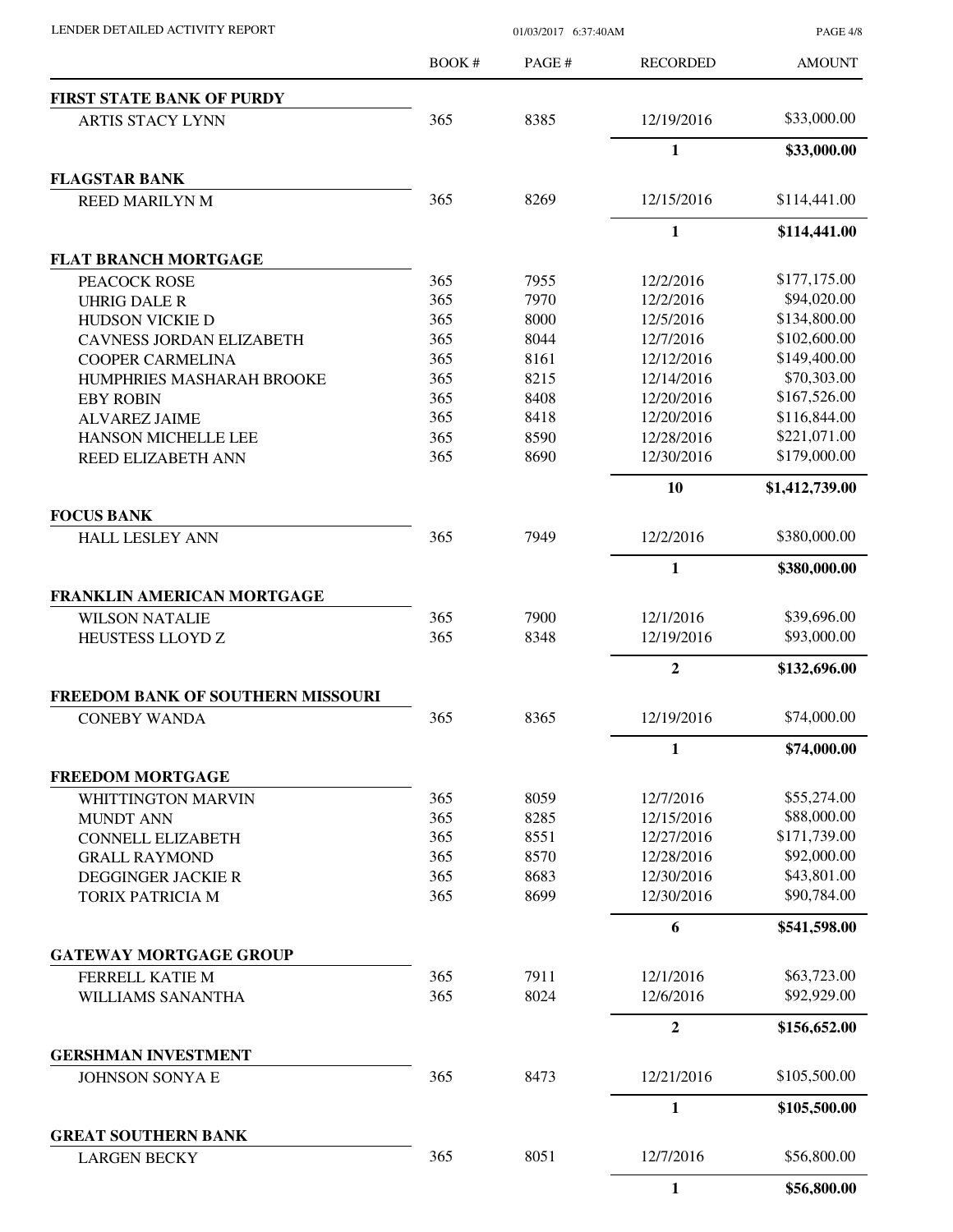|                                            | BOOK # | PAGE # | <b>RECORDED</b>  | <b>AMOUNT</b>  |
|--------------------------------------------|--------|--------|------------------|----------------|
| <b>GUARANTY BANK</b>                       |        |        |                  |                |
| <b>BLAUVELT AMANDA</b>                     | 365    | 8429   | 12/20/2016       | \$111,605.00   |
|                                            |        |        | $\mathbf{1}$     | \$111,605.00   |
| <b>HERROD LOIS J</b>                       |        |        |                  |                |
| <b>HERROD MARY LYNN</b>                    | 365    | 8190   | 12/13/2016       | \$100,000.00   |
|                                            |        |        | $\mathbf{1}$     | \$100,000.00   |
| <b>HERROD THOMAS A</b>                     |        |        |                  |                |
| <b>HERROD THOMAS D</b>                     | 365    | 8190   | 12/13/2016       | \$100,000.00   |
|                                            |        |        | $\mathbf{1}$     | \$100,000.00   |
| <b>HOMETOWN BANK</b>                       |        |        |                  |                |
| <b>BROWN BROOKE MARIE</b>                  | 365    | 7959   | 12/2/2016        | \$113,131.00   |
| <b>BARRATT KACIE</b>                       | 365    | 8042   | 12/7/2016        | \$142,000.00   |
| <b>CHOLKA CARLA</b>                        | 365    | 8185   | 12/13/2016       | \$265,000.00   |
| <b>COOPER CALEB</b>                        | 365    | 8258   | 12/15/2016       | \$66,161.00    |
| <b>BALL JOSHUA</b>                         | 365    | 8425   | 12/20/2016       | \$39,832.40    |
| <b>BASS ABBEY E</b>                        | 365    | 8441   | 12/20/2016       | \$159,595.00   |
| <b>CHOLKA CARLA</b>                        | 365    | 8518   | 12/27/2016       | \$265,000.00   |
|                                            |        |        | 7                | \$1,050,719.40 |
| HOMETOWN EQUITY MORTGAGE OF ST LOUIS       |        |        |                  |                |
| <b>DEPOE JENNIFER</b>                      | 365    | 8594   | 12/28/2016       | \$158,684.00   |
|                                            |        |        | $\mathbf{1}$     | \$158,684.00   |
| <b>HUBBARD JACK T TR</b>                   |        |        |                  |                |
| REIBOLDT KATHLEEN A                        | 365    | 8650   | 12/29/2016       | \$140,990.00   |
|                                            |        |        | $\mathbf{1}$     | \$140,990.00   |
| <b>HUBBARD JUDITH H TR</b>                 |        |        |                  |                |
| REIBOLDT WILLIAM IRVIN                     | 365    | 8650   | 12/29/2016       | \$140,990.00   |
|                                            |        |        | 1                | \$140,990.00   |
| <b>MID-MISSOURI BANK</b>                   |        |        |                  |                |
| <b>CARDEN PRISCILLA</b>                    | 365    | 8373   | 12/19/2016       | \$28,750.00    |
|                                            |        |        | $\mathbf{1}$     | \$28,750.00    |
| MISSOURI ELECTRIC COOPERATIVE EMPLOYEES CU |        |        |                  | \$148,800.00   |
| POWELL CHANDRA L                           | 365    | 8243   | 12/15/2016       |                |
| <b>MORTGAGE RESEARCH CENTER</b>            |        |        | $\mathbf{1}$     | \$148,800.00   |
|                                            |        |        |                  |                |
| <b>GIBBENS ASHLEY</b>                      | 365    | 8079   | 12/8/2016        | \$143,010.00   |
| <b>RIVERS BECKY</b>                        | 365    | 8167   | 12/12/2016       | \$148,755.00   |
|                                            |        |        | $\mathbf{2}$     | \$291,765.00   |
| <b>OAKSTAR BANK</b>                        |        |        |                  |                |
| <b>RUTLEDGE KAREN L</b>                    | 365    | 8016   | 12/6/2016        | \$35,564.15    |
| G & C ALFALFA, LLC                         | 365    | 8260   | 12/15/2016       | \$538,475.00   |
|                                            |        |        | $\boldsymbol{2}$ | \$574,039.15   |
| PARAMOUNT BOND & MORTGAGE CO, INC          |        |        |                  |                |
| <b>HAILEY MARCUS</b>                       | 365    | 8569   | 12/28/2016       | \$76,685.00    |
|                                            |        |        | $\mathbf{1}$     | \$76,685.00    |

PAGE 5/8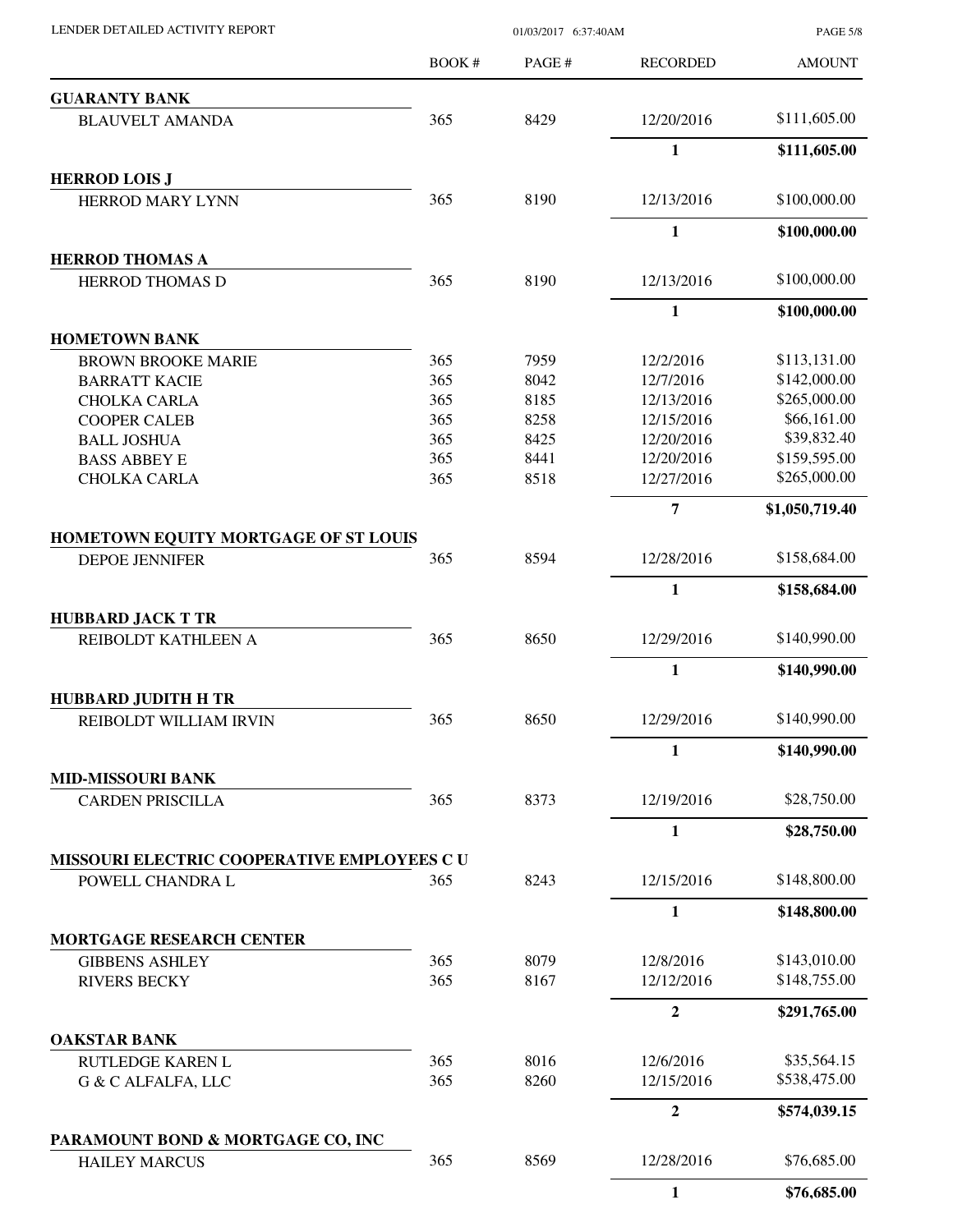PAGE 6/8

|                                               | BOOK#      | PAGE #       | <b>RECORDED</b>          | <b>AMOUNT</b>                |
|-----------------------------------------------|------------|--------------|--------------------------|------------------------------|
| PEOPLES BANK                                  |            |              |                          |                              |
| <b>HENSON TAMMY J</b>                         | 365        | 7924         | 12/1/2016                | \$97,000.00                  |
| <b>REEVES TINA</b>                            | 365        | 7951         | 12/2/2016                | \$76,416.00                  |
| <b>WALKER TERA</b>                            | 365        | 8028         | 12/6/2016                | \$20,000.00                  |
| <b>STANSILL LACEY</b>                         | 365        | 8242         | 12/15/2016               | \$75,000.00                  |
| <b>BUSSEY RICK</b>                            | 365        | 8275         | 12/15/2016               | \$60,000.00                  |
| <b>SMITH CINDY ANN</b>                        | 365        | 8412         | 12/20/2016               | \$69,700.00                  |
| <b>BOURNE AMY M</b>                           | 365        | 8421         | 12/20/2016               | \$80,000.00                  |
| FOUR STATE CONSTRUCTION INCORPORATE           | 365        | 8459         | 12/21/2016               | \$125,000.00                 |
| FOUR STATE CONSTRUCTION INCORPORATE           | 365        | 8460         | 12/21/2016               | \$50,000.00                  |
| <b>WEBBER JENNIFER</b>                        | 365        | 8586         | 12/28/2016               | \$90,000.00                  |
| SUPERIOR FAMILY CONSTRUCTION, LLC             | 365        | 8588         | 12/28/2016               | \$119,000.00                 |
| MITCHELL AARON K                              | 365        | 8694         | 12/30/2016               | \$212,800.00                 |
| MITCHELL AARON K                              | 365        | 8695         | 12/30/2016               | \$39,900.00                  |
|                                               |            |              | 13                       | \$1,114,816.00               |
| <b>PINNACLE BANK</b>                          |            |              |                          |                              |
| <b>MILLER TIANA R</b>                         | 365        | 8158         | 12/12/2016               | \$153,050.00                 |
| <b>BECK SUMMER</b>                            | 365        | 8200         | 12/14/2016               | \$333,800.00                 |
| <b>HART AMY</b>                               | 365        | 8399         | 12/20/2016               | \$395,000.00                 |
| <b>CROSSLAND PROPERTIES, LLC</b>              | 365        | 8603         | 12/28/2016               | \$392,000.00                 |
|                                               |            |              | 4                        | \$1,273,850.00               |
| PREMIER HOME MORTGAGE                         |            |              |                          |                              |
| <b>SEIGEL BLAIRE F</b>                        | 365        | 7909         | 12/1/2016                | \$161,405.00                 |
| FORREST LESLIE L                              | 365        | 7927         | 12/1/2016                | \$88,271.00                  |
| MOORE AARON C                                 | 365        | 8099         | 12/9/2016                | \$130,808.00                 |
| <b>SCRIBNER ROBERT K</b>                      | 365        | 8120         | 12/12/2016               | \$65,687.00                  |
| <b>SALM SANDON L</b>                          | 365        | 8213         | 12/14/2016               | \$95,959.00                  |
| PAINTER KELLY M                               | 365        | 8398         | 12/20/2016               | \$87,912.00                  |
| <b>MALOY KENNETH A</b>                        | 365        | 8581         | 12/28/2016               | \$104,472.00                 |
|                                               |            |              | 7                        | \$734,514.00                 |
| PROSPECT MORTGAGE                             |            |              |                          |                              |
| <b>LAUGHLIN ASHLEY</b>                        | 365        | 8367         | 12/19/2016               | \$75,000.00                  |
| VANDORN CARL J                                | 365        | 8598         | 12/28/2016               | \$165,120.00                 |
| <b>RITTER NANCY L</b>                         | 365        | 8617         | 12/29/2016               | \$72,310.00                  |
| PENDERGRAFT LAURA S                           | 365        | 8647         | 12/29/2016               | \$163,000.00                 |
|                                               |            |              | 4                        | \$475,430.00                 |
| <b>QUICKEN LOANS</b><br>WHITCRAFT PATTI K     | 365        | 7956         | 12/2/2016                | \$152,595.00                 |
| <b>TAYLOR LINDA J</b>                         | 365        | 7972         | 12/5/2016                | \$169,149.00                 |
|                                               | 365        | 7974         | 12/5/2016                | \$53,550.00                  |
| SARGENT JOSHUA D<br>KINSETH BRADLEY B         | 365        | 8008         | 12/6/2016                | \$75,113.00                  |
|                                               | 365        |              |                          | \$124,185.00                 |
| <b>KNIER CHANDRA</b>                          |            | 8036         | 12/7/2016                |                              |
| <b>SWOB MELISSA G</b>                         | 365        | 8118         | 12/12/2016               | \$149,063.00                 |
| <b>TAYLOR GEORGIA</b>                         | 365        | 8149         | 12/12/2016               | \$269,250.00                 |
| <b>SMITH SARA L</b>                           | 365        | 8653         | 12/29/2016               | \$231,277.00                 |
| <b>ENGBERG BONNIE MARIE</b><br>PRUITT SUZANNE | 365<br>365 | 8673<br>8682 | 12/30/2016<br>12/30/2016 | \$132,000.00<br>\$123,677.00 |
|                                               |            |              | 10                       | \$1,479,859.00               |
| ROYAL UNITED MORTGAGE                         |            |              |                          |                              |
| WHITE ELIZABETH M                             | 365        | 8054         | 12/7/2016                | \$95,441.00                  |
|                                               |            |              | 1                        | \$95,441.00                  |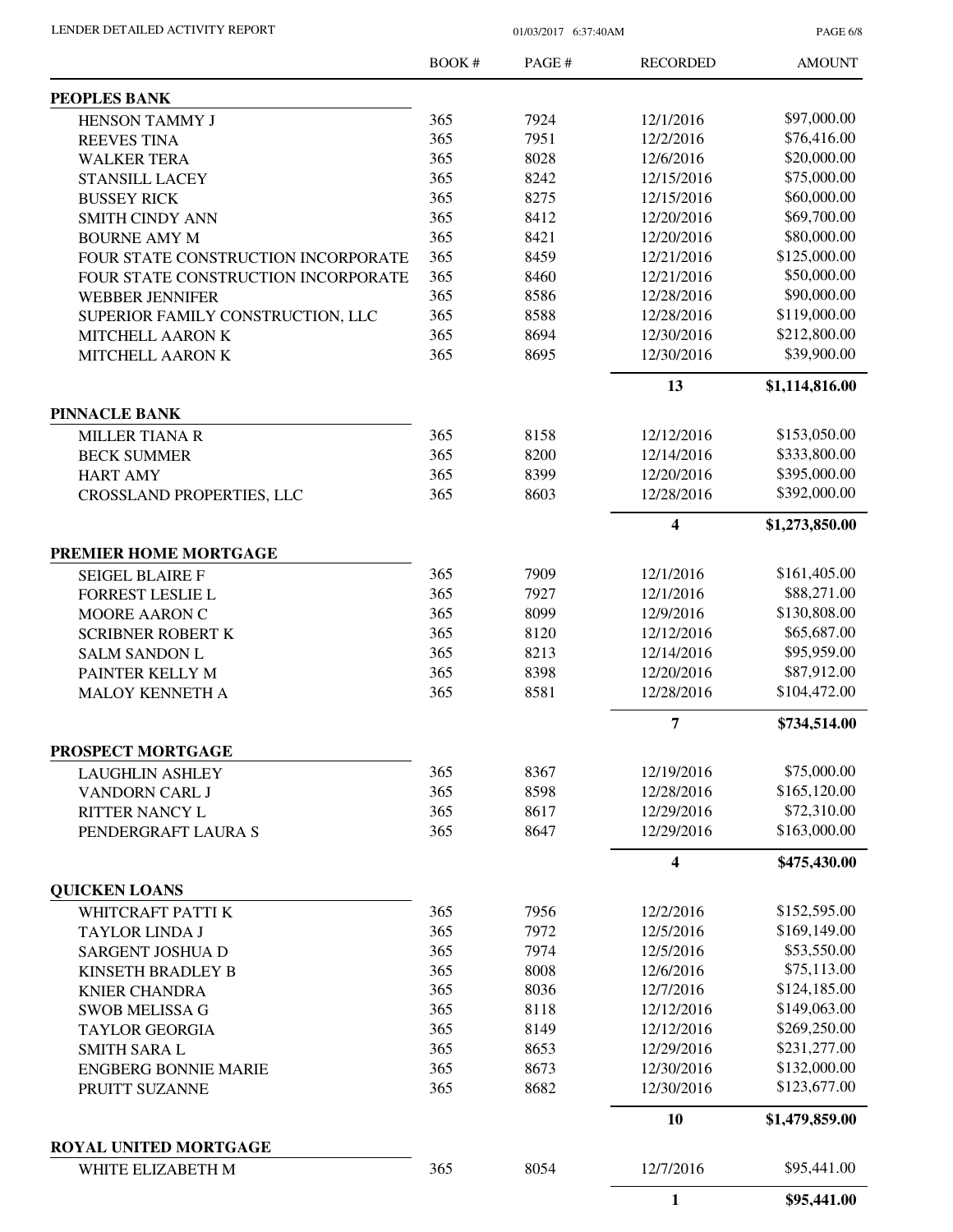| LENDER DETAILED ACTIVITY REPORT            | 01/03/2017 6:37:40AM |              |                          | <b>PAGE 7/8</b>             |
|--------------------------------------------|----------------------|--------------|--------------------------|-----------------------------|
|                                            | <b>BOOK#</b>         | PAGE #       | <b>RECORDED</b>          | <b>AMOUNT</b>               |
| <b>SECRETARY OF HOUSING</b>                |                      |              |                          |                             |
| <b>WARREN MARK G</b>                       | 365                  | 8439         | 12/20/2016               | \$13,951.00                 |
| <b>RADER ROBERT</b>                        | 365                  | 8470         | 12/21/2016               | \$938,250.00                |
|                                            |                      |              | $\mathbf{2}$             | \$952,201.00                |
| SECURITY BANK AND TRUST COMPANY            |                      |              |                          |                             |
| <b>NAPIER HEATHER</b>                      | 365                  | 8378         | 12/19/2016               | \$356,500.00                |
|                                            |                      |              | $\mathbf{1}$             | \$356,500.00                |
| <b>SECURITY BANK OF SOUTHWEST MISSOURI</b> |                      |              |                          |                             |
| <b>BANKS TYLER</b>                         | 365                  | 8219         | 12/14/2016               | \$84,800.00                 |
|                                            |                      |              | 1                        | \$84,800.00                 |
| <b>SIMMONS BANK</b>                        |                      |              |                          |                             |
| <b>LEE BOBBI</b>                           | 365                  | 8010         | 12/6/2016                | \$59,920.00                 |
| <b>ALLARD ALISA</b>                        | 365                  | 8013         | 12/6/2016                | \$147,184.00                |
| <b>MOORE JADA R</b>                        | 365                  | 8370         | 12/19/2016               | \$80,707.00                 |
| <b>MATHIS KORI S</b>                       | 365                  | 8426         | 12/20/2016               | \$108,750.00                |
|                                            |                      |              | 4                        | \$396,561.00                |
| SONNY FLAT INVESTMENTS, LLC                |                      |              |                          |                             |
| <b>MARCUM IDA S</b>                        | 365                  | 8312         | 12/16/2016               | \$0.00                      |
|                                            |                      |              | $\mathbf{1}$             | \$0.00                      |
| SOUTHWEST MISSOURI BANK                    |                      |              |                          |                             |
| <b>GARRETT VALERIE</b>                     | 365                  | 7902         | 12/1/2016                | \$151,000.00                |
| AW FARMS, LLC                              | 365                  | 7906         | 12/1/2016                | \$150,000.00                |
| <b>SKINNER JOYCE J</b>                     | 365                  | 7992         | 12/5/2016                | \$68,000.00                 |
| <b>SKINNER JOYCE J</b>                     | 365                  | 7993         | 12/5/2016                | \$15,000.00<br>\$225,000.00 |
| MURRELL CAROLYN M                          | 365                  | 7994         | 12/5/2016<br>12/5/2016   | \$36,000.00                 |
| MURDOCK SUSAN D                            | 365                  | 7995         |                          |                             |
| <b>JAEGER KARA</b>                         | 365                  | 8029         | 12/6/2016                | \$33,600.00                 |
| <b>JAEGER KARA</b>                         | 365                  | 8030         | 12/6/2016<br>12/6/2016   | \$38,400.00<br>\$192,000.00 |
| <b>JAEGER KARA MARIE</b>                   | 365                  | 8033         |                          | \$52,000.00                 |
| <b>WICKS NEAL P</b>                        | 365                  | 8209         | 12/14/2016               | \$20,320.00                 |
| <b>CRUZ LESLEY</b>                         | 365<br>365           | 8306<br>8343 | 12/16/2016               | \$100,000.00                |
| ANDERSON LETTISHA REBECCA                  | 365                  |              | 12/19/2016               | \$49,600.00                 |
| <b>BROWN CODY</b>                          | 365                  | 8351<br>8352 | 12/19/2016<br>12/19/2016 | \$25,500.00                 |
| WELCH IVA M                                | 365                  | 8472         |                          | \$20,800.00                 |
| <b>FOX ASHLEY</b>                          | 365                  | 8539         | 12/21/2016               | \$60,000.00                 |
| <b>BRADLEY PARVA</b>                       |                      |              | 12/27/2016<br>12/29/2016 | \$56,000.00                 |
| <b>CAMPBELL DORA LOUISE</b>                | 365<br>365           | 8623<br>8624 | 12/29/2016               | \$36,000.00                 |
| <b>LAWRENCE GERALD G</b>                   |                      |              |                          |                             |
|                                            |                      |              | 18                       | \$1,329,220.00              |
| <b>SPARLIN LEROY</b><br>KICHELOE LYNDA K   | 365                  | 8644         | 12/29/2016               | \$11,165.62                 |
|                                            |                      |              | $\mathbf{1}$             | \$11,165.62                 |
| <b>SPARLIN PATRICIA</b>                    |                      |              |                          |                             |
| KICHELOE LYNDA K                           | 365                  | 8644         | 12/29/2016               | \$11,165.62                 |
|                                            |                      |              | $\mathbf{1}$             | \$11,165.62                 |